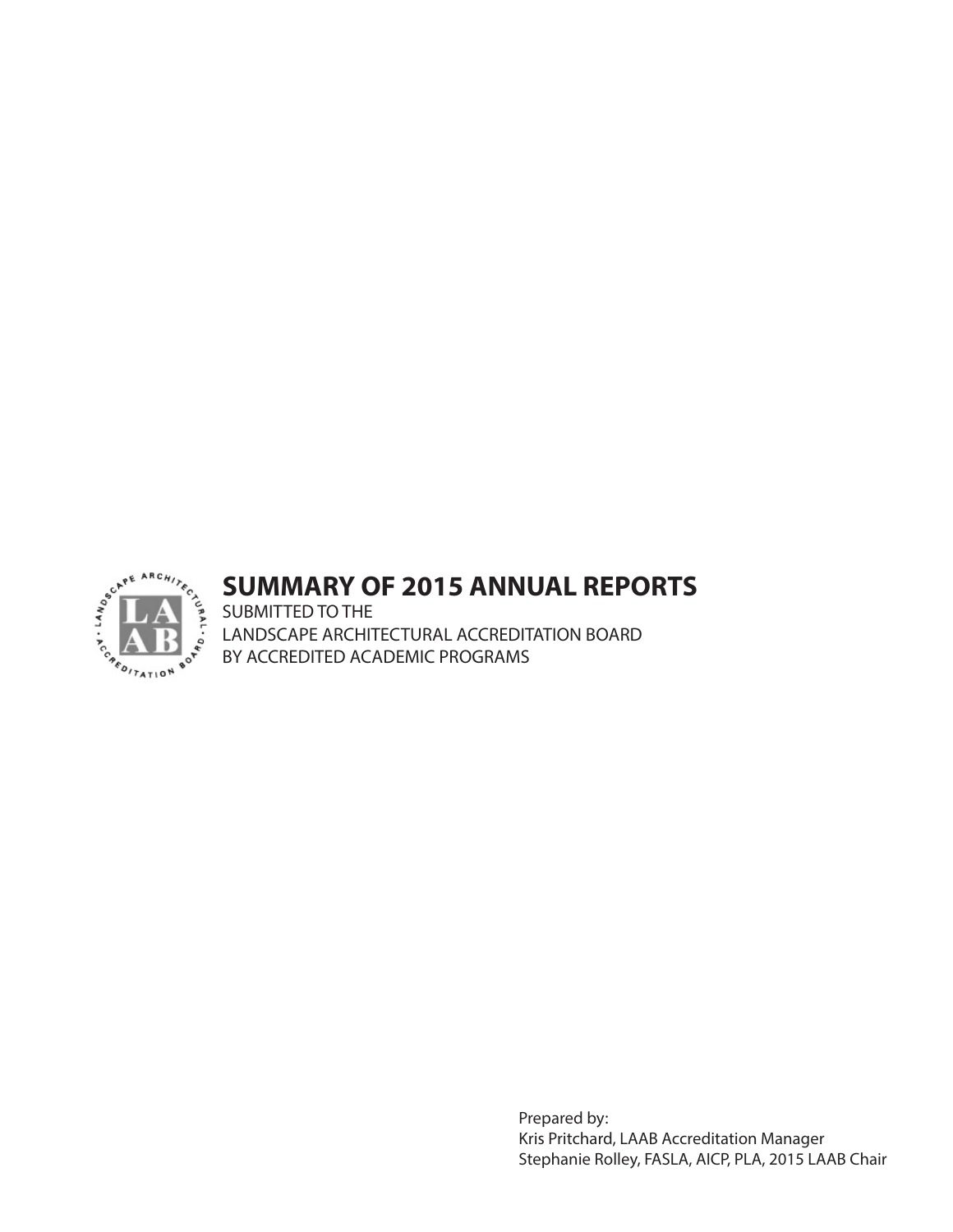## **LANDSCAPE ARCHITECTURAL ACCREDITATION BOARD**

### **Misson**

The mission of the Landscape Architectural Accreditation Board (LAAB) is to evaluate, advocate for, and advance the quality of education in landscape architectural programs.

LAAB is the accrediting organization for landscape architectural programs. As such, LAAB develops standards to objectively evaluate landscape architectural programs and judges whether a school's landscape architectural program is in compliance with the accreditation standards.

LAAB is comprised of landscape architecture practitioners and academicians, representatives from landscape architecture collateral organizations and public representatives. The collateral organizations are the American Society of Landscape Architects (ASLA), Council of Landscape Architectural Registration Boards (CLARB) and Council of Educators in Landscape Architecture (CELA).

#### **Annual Reports**

#### *Content*

Programs report to LAAB on:

Substantial changes in their academic program Progress on recommendations from previous accreditation visits **Students Graduates** Budgets **Faculty** 

2015 Annual Reports included the race and ethnicity of the graduating class, allowing the first complete report of the race and ethnicity of graduates.

#### Purpose

Annual reports from academic programs are used by LAAB monitor significant changes and ongoing compliance with accreditation standards in each program between on-site visits. Aggregate data from the reports is used to track trends in landscape architecture education and to communicate with stakeholders, other landscape architecture professional associations and organizations, and the public.

#### Summary

This summary includes information about the number of landscape architecture academic programs; substantial changes in the programs; their size and demographic composition; and the number of 2014 graduates and their career paths. Budget data reported reflects the unique administrative structure of each program and does not lend itself to aggregate reporting. Errors in faculty data reporting disallows accurate summarization of faculty numbers and composition. All information in the summary is presented as reported by the academic programs. 100% of the 96 accredited programs submitted a 2015 Annual Report.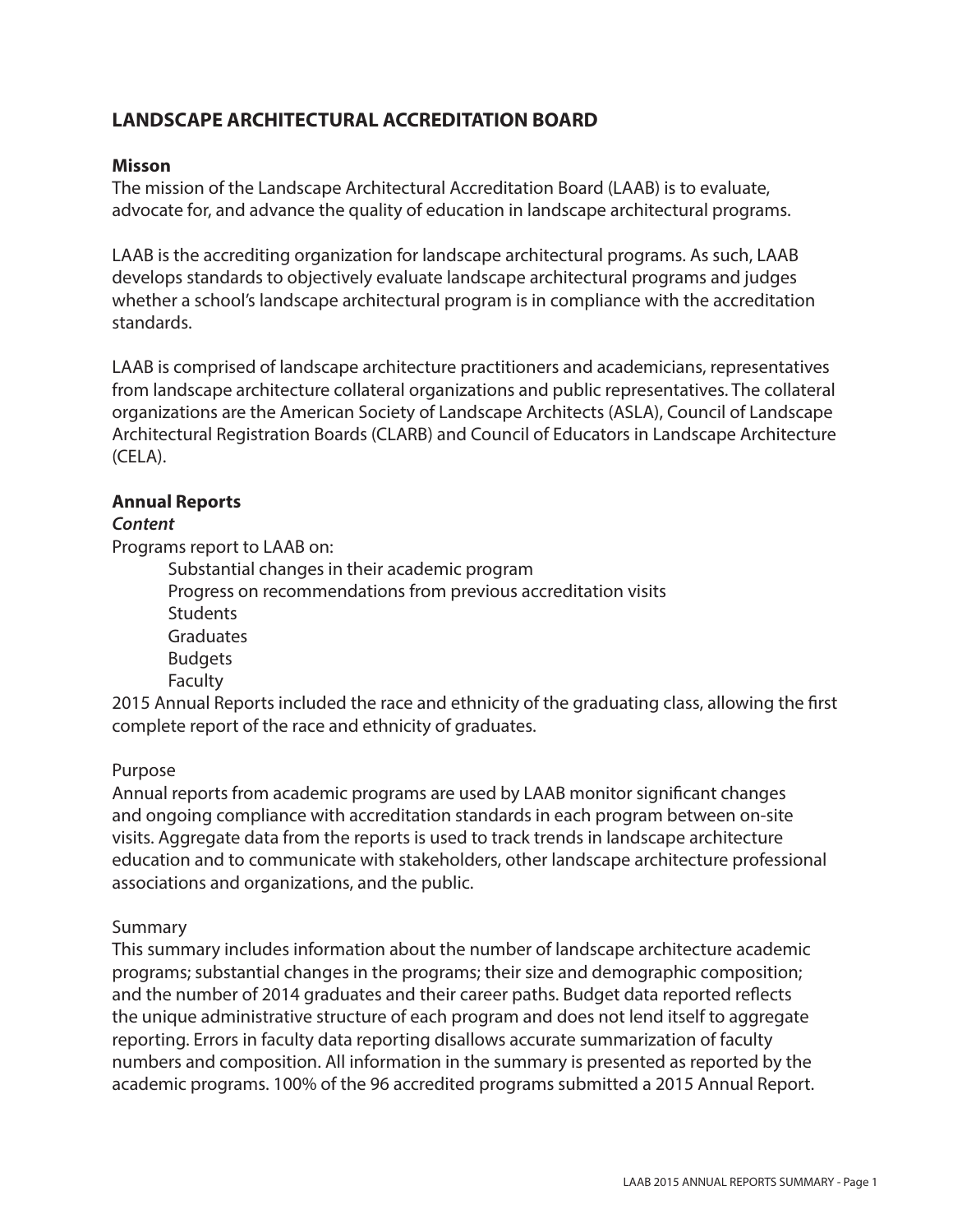## **2014 ACCREDITED LANDSCAPE ARCHITECTURE PROGRAMS**



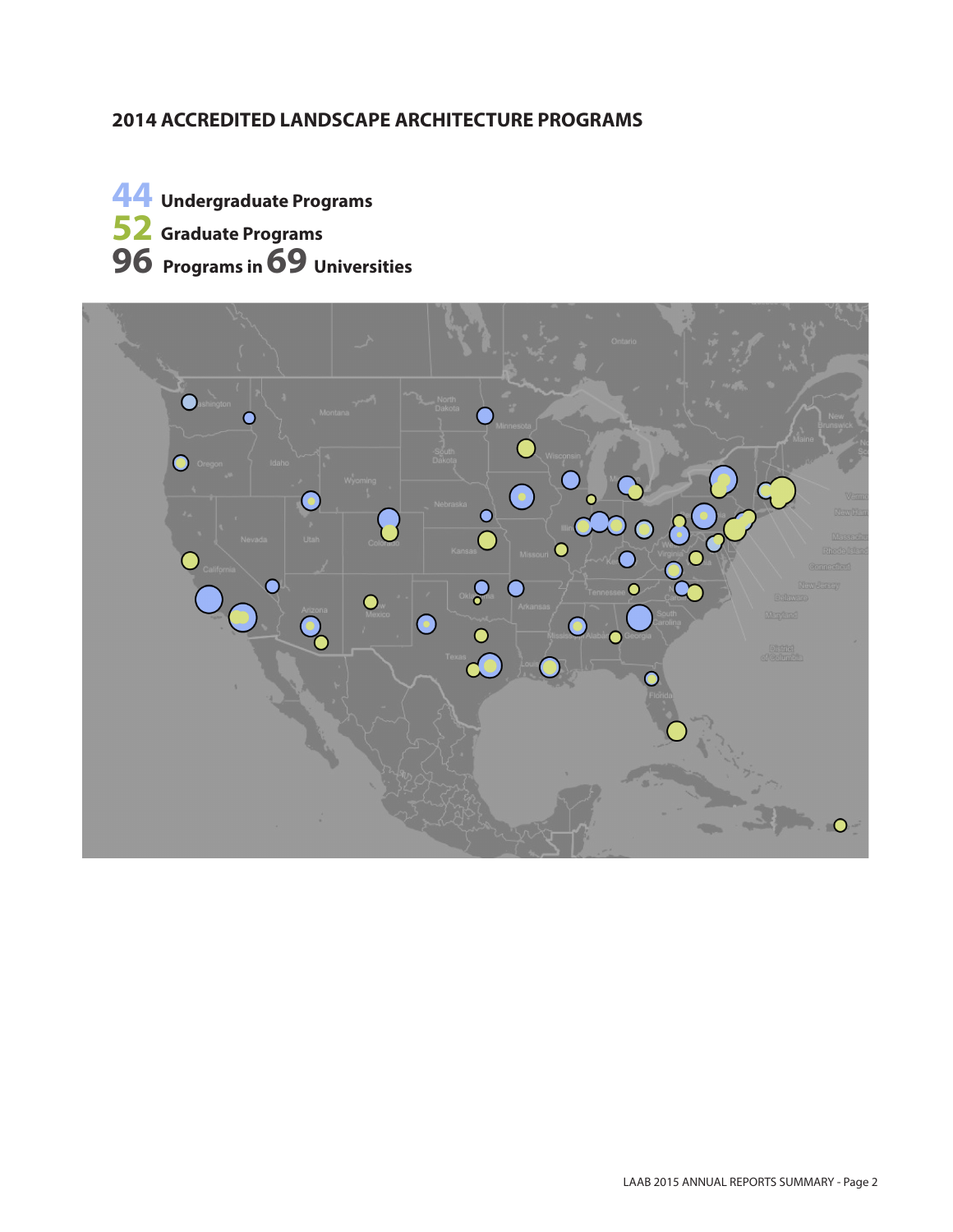## **SIGNIFICANT CHANGES IN 2014 ACCREDITED LANDSCAPE ARCHITECTURE PROGRAMS**

|                                                           | <b>Undergraduate</b><br><b>Programs</b>                                                                                                                                      | <b>Graduate</b><br><b>Programs</b>                                                    |  |
|-----------------------------------------------------------|------------------------------------------------------------------------------------------------------------------------------------------------------------------------------|---------------------------------------------------------------------------------------|--|
| <b>Reported:</b>                                          |                                                                                                                                                                              |                                                                                       |  |
| A change in administrator                                 | 13                                                                                                                                                                           | 16                                                                                    |  |
| Major changes in curriculum<br>Due to:                    | 8<br>1 shift in credit hr requirements<br>1 school and university changes<br>4 reduction to 4 year degree<br>1 significant restructuring<br>1 changes in course descriptions | 3<br>1 shift in credit hr requirements<br>1 response to LAAB<br>1 program enhancement |  |
| Major changes in facilities                               |                                                                                                                                                                              |                                                                                       |  |
| That are positive:                                        | $\overline{2}$                                                                                                                                                               | 4                                                                                     |  |
| That are negative:                                        |                                                                                                                                                                              | $\mathbf 0$                                                                           |  |
| A loss of 20% in faculty last year                        | 5                                                                                                                                                                            | 6                                                                                     |  |
| A change in administrative structure<br>Related to:       | $\overline{4}$<br>1 moved or merged in new college<br>housing issues                                                                                                         | $\overline{3}$<br>1 new college<br>1 new name<br>1 program closed                     |  |
| A change in resources impacting<br>delivery of the degree | 4                                                                                                                                                                            | 0                                                                                     |  |

Related to: 3 reallocation of resources 1 new income from online courses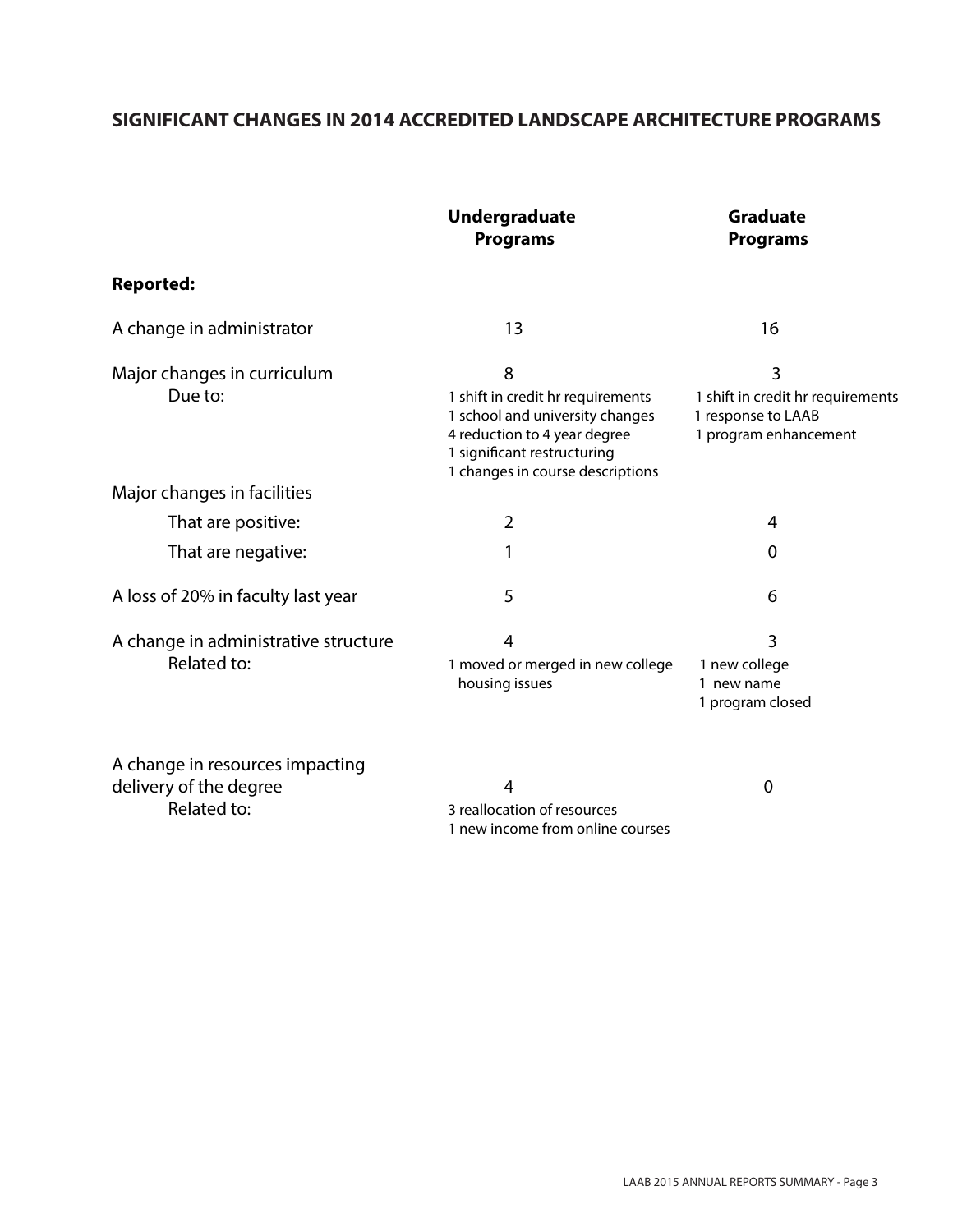### **2015 STUDENTS ENROLLED IN ACCREDITED LANDSCAPE ARCHITECTURE PROGRAMS**



#### **TOTAL STUDENT ENROLLMENT - 2015- Gender**

#### **TOTAL STUDENT ENROLLMENT - 2015 - Domestic/International**

|                      | <b>Undergraduate</b><br><b>Students</b> | <b>Graduate</b><br><b>Students</b> | <b>Total</b><br><b>Students</b> | 9%<br>39%     |            |
|----------------------|-----------------------------------------|------------------------------------|---------------------------------|---------------|------------|
| <b>Domestic</b>      | 2,992                                   | 1,303                              | 4,295                           |               |            |
| <b>International</b> | 290                                     | 841                                | 1,131                           |               | 61%<br>91% |
| <b>Total</b>         | 3,282                                   | 2,144                              | 5,426                           |               |            |
|                      |                                         |                                    |                                 | Undergraduate | Graduate   |

*\* The difference in Total Student Enrollment-Gender and Total Student Enrollment-Domestic/International reflects inaccurate reporting.* 



#### **TOTAL STUDENT ENROLLMENT - 2015 - Race and Ethnicity**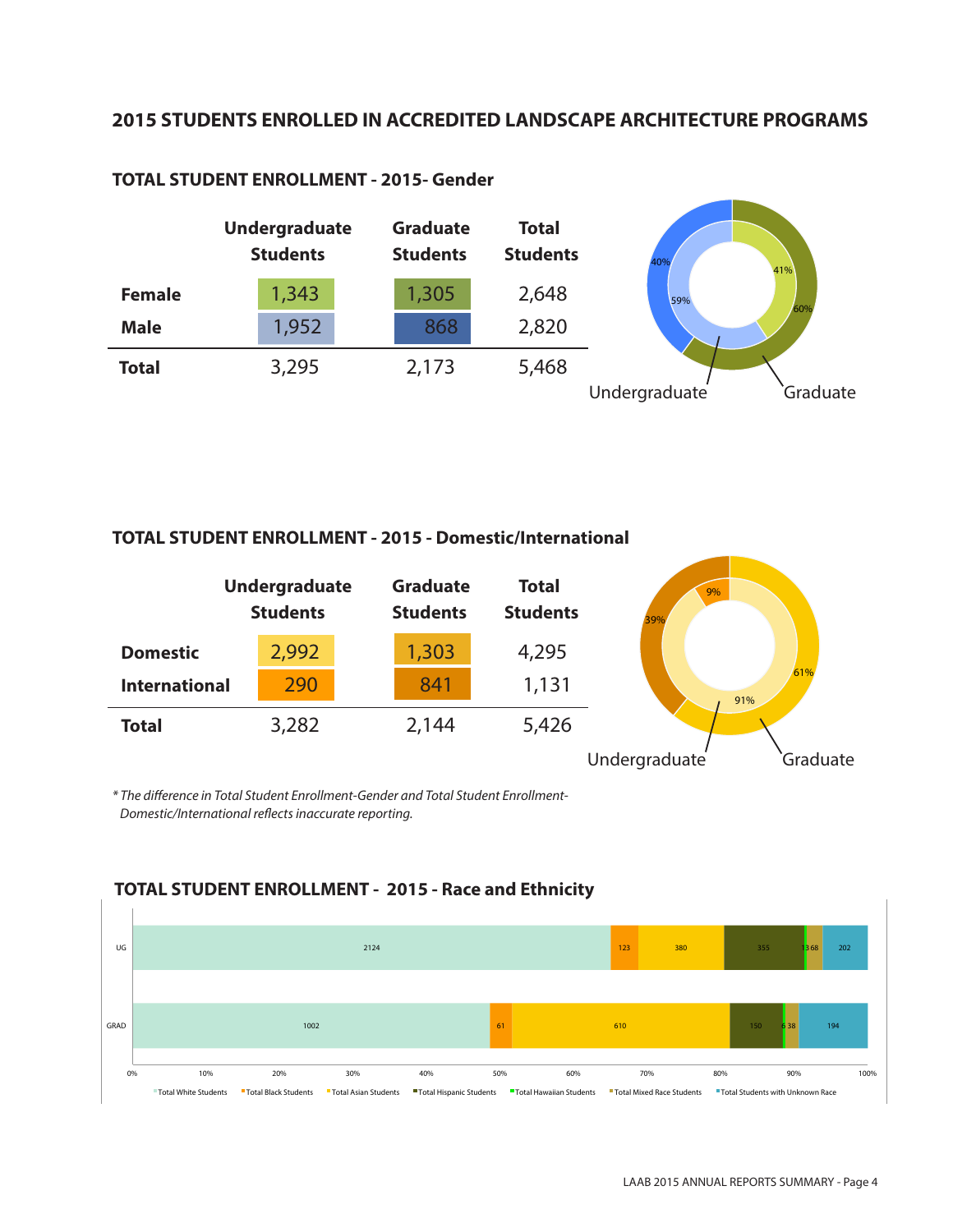#### **2014 GRADUATING CLASS IN ACCREDITED LANDSCAPE ARCHITECTURE PROGRAMS**



#### **TOTAL GRADUATES - Class of 2014 - Gender**

#### **TOTAL GRADUATES - Class of 2014 - Race and Ethnicity**





## **TOTAL GRADUATES - Class of 2014 - Career Paths**